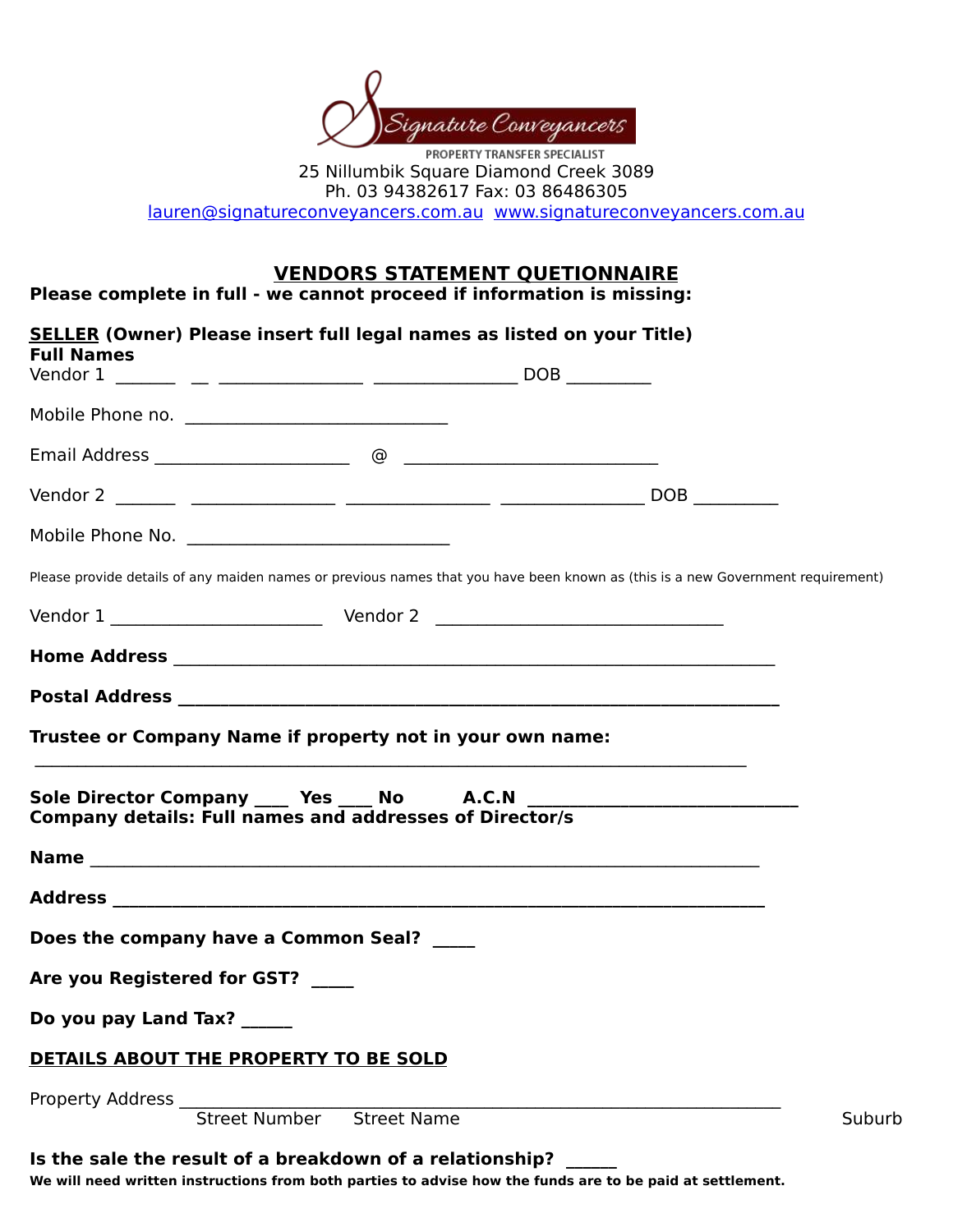## **TYPE OF PROPERTY**

Approximate Age of Dwelling \_\_\_\_\_\_\_\_\_ (IF UNDER 7 YEARS PLEASE COMPLETE BUILDING SECTION OF PAGE 3)

### **TITLE DETAILS**

|                                                                                               | LOT NUMBER PLAN NUMBER                                                                                                                                                                                  |
|-----------------------------------------------------------------------------------------------|---------------------------------------------------------------------------------------------------------------------------------------------------------------------------------------------------------|
|                                                                                               |                                                                                                                                                                                                         |
|                                                                                               | Registered Proprietor (if title not in your name)                                                                                                                                                       |
|                                                                                               | <b>Please provide answers to the following:</b>                                                                                                                                                         |
|                                                                                               | Does the property back onto a laneway?                                                                                                                                                                  |
|                                                                                               | Is there a separate Title for a car space?                                                                                                                                                              |
|                                                                                               | Do the Fence boundaries match Title boundaries?                                                                                                                                                         |
| Is the property occupied by a Tenant?<br>If yes, please complete page 5 of this questionnaire |                                                                                                                                                                                                         |
|                                                                                               | Do you have your own Water Meter to the Property?                                                                                                                                                       |
| Do you have a Pool or Spa?                                                                    |                                                                                                                                                                                                         |
|                                                                                               | If yes is the correct safety fence and locks in place?                                                                                                                                                  |
|                                                                                               | Are there any structures built over any easements?                                                                                                                                                      |
|                                                                                               | Are there any unregistered easements on Title?                                                                                                                                                          |
|                                                                                               | Has the property been subject to contamination?                                                                                                                                                         |
|                                                                                               | If there is a Covenant on Title, has it been breached?                                                                                                                                                  |
|                                                                                               | Have you received any notices from anyone?<br>(purchaser must be made aware of anything that may impact on them<br>when purchasing property, Fencing Notice/ Noise disturbance, road making change etc) |

Are there any developments proposed that may affect your property or matters a buyer should know about that may affect the sale?

### **RATES AND CHARGES (list authority and amount of rates payable)**

| 1. Name of Council | amount paid per annum |
|--------------------|-----------------------|
| $\sim$ $\cdots$    |                       |

2. Water Authority \_\_\_\_\_\_\_\_\_\_\_\_\_\_\_\_\_\_\_\_\_\_\_\_\_\_\_ \$ \_\_\_\_\_\_\_\_\_\_\_ amount paid per quarter 3. Other (Body corporate etc)\_\_\_\_\_\_\_\_\_\_\_\_\_\_\_\_\_\_\_ \$\_\_\_\_\_\_\_\_\_\_\_ amount paid and date paid to \_\_\_\_\_\_\_\_\_

Are there any outstanding monies for Roads or Sewage Schemes?

**SERVICES** Please indicate the services connected to the property

Electricity Phone Gas Sewage Water

Please provide a copy of your current rates and water notice.

**Some Questions regarding the sale.** Will the property be sold by Private sale / Auction?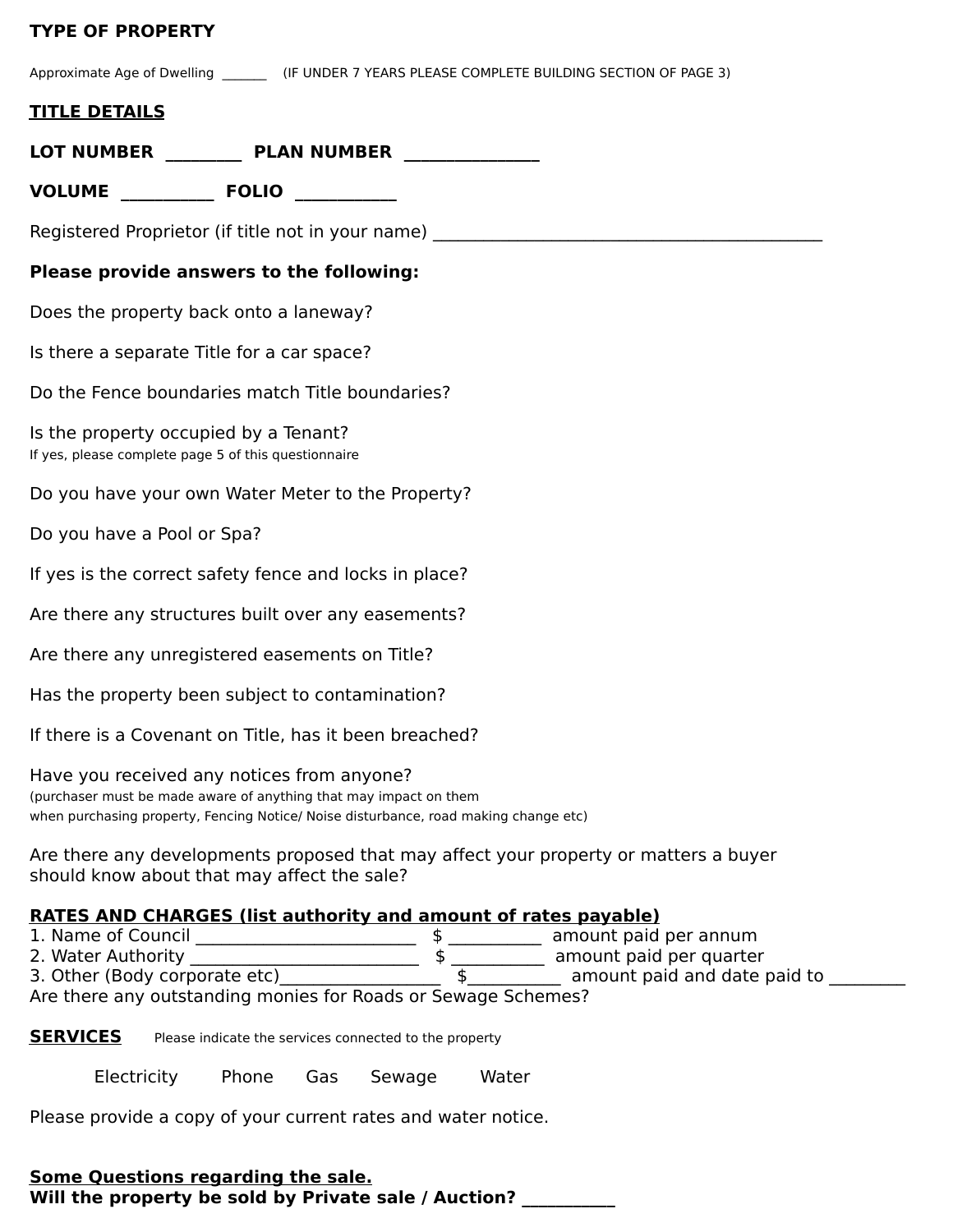### **Date of Auction Please advise us and the Agent the fixed items not included in the sale**

| <b>YOUR AGENT NAME:</b>    |  |
|----------------------------|--|
| <b>ADDRESS</b>             |  |
| <b>CONTACT NUMBER</b>      |  |
| <b>AGENT EMAIL ADDRESS</b> |  |

### **Where is the original Title Held? (if you have a Mortgage it will be with your Bank)**

### **DETAILS OF MORTGAGE AND OR CAVEAT (please provide details of all loans secured by this property)**

**\_\_\_\_\_\_\_\_\_\_\_\_\_\_\_\_\_\_\_\_\_\_\_\_\_\_\_\_\_\_\_\_\_\_\_\_\_\_\_\_\_\_\_\_\_\_\_\_\_\_\_\_\_\_\_\_\_\_\_\_\_\_\_\_\_\_\_\_\_\_\_\_\_\_\_\_\_\_\_\_\_\_\_\_\_\_\_\_\_** 

We will require the original title if in your possession no later than one week prior to settlement.

- If you owe the bank more than 80% of the value of your property, the deposit will not be released to you until 

Settlement day.

-If your sale is the result of a relationship separation, if any disputes you will need to engage a family law 

Lender Name \_\_\_\_\_\_\_\_\_\_\_\_\_\_\_\_\_\_\_\_\_\_\_\_\_\_\_\_\_\_\_\_

Loan No. \_\_\_\_\_\_\_\_\_\_\_\_\_\_\_\_\_\_\_\_\_\_\_\_\_\_\_\_\_\_\_\_\_\_\_\_

Details of Caveat (if applicable): Caveator \_\_\_\_\_\_\_\_\_\_\_\_\_\_\_\_\_\_\_\_\_\_ Amount owing: \_\_\_\_\_\_\_\_\_\_\_

Is this Mortgage linked to other properties?

Do you need the deposit released prior to settlement?

(this will incur additional charges not included in our fixed fee)

#### **IMPORTANT NOTES:**

solicitor.

### **BUILDING APPROVALS AND BUILDING WORKS**

| Have any building works been undertaken on the property by either you or the previous owner in the |                        |  |                                                                                     |  |
|----------------------------------------------------------------------------------------------------|------------------------|--|-------------------------------------------------------------------------------------|--|
| past 7 years?                                                                                      |                        |  |                                                                                     |  |
| NO:                                                                                                |                        |  |                                                                                     |  |
| YES:                                                                                               | <b>Structure Built</b> |  | Date of structure                                                                   |  |
|                                                                                                    |                        |  | Disses nusuide a contrafiall Dennite for works consistint in the nost corrent vegre |  |

**Please provide a copy of all Permits for works carried out in the past seven years.** 

#### **\*\*\*\*IMPORTANT: IF YOU ANSWERED YES TO BUILDING WORKS BEING UNDER SEVEN YEARS**

### **OLD,**

### **PLEASE PROVIDE COPIES OF:**

- **1. Building Permit and Final Inspection or Certificate of Occupancy**
- **2. Builders Warranty Insurance**
- **3. IF OWNER BUILDER WHETHER OR NOT A PERMIT WAS OBTAINED -Owner builder report for all owner built work and If the works are over \$16,000 - Owner Builder Insurance Policy**

Who carried out the work? \_\_\_\_ Registered Builder \_\_\_\_\_ Owner Builder Please provide details of building works:

Type of structure built \_\_\_\_\_\_\_\_\_\_\_\_\_\_\_\_\_\_\_\_\_\_\_\_\_\_\_\_\_\_\_\_\_\_\_\_\_\_\_\_\_\_\_\_\_\_\_\_\_\_\_\_\_\_\_\_\_\_\_\_\_\_\_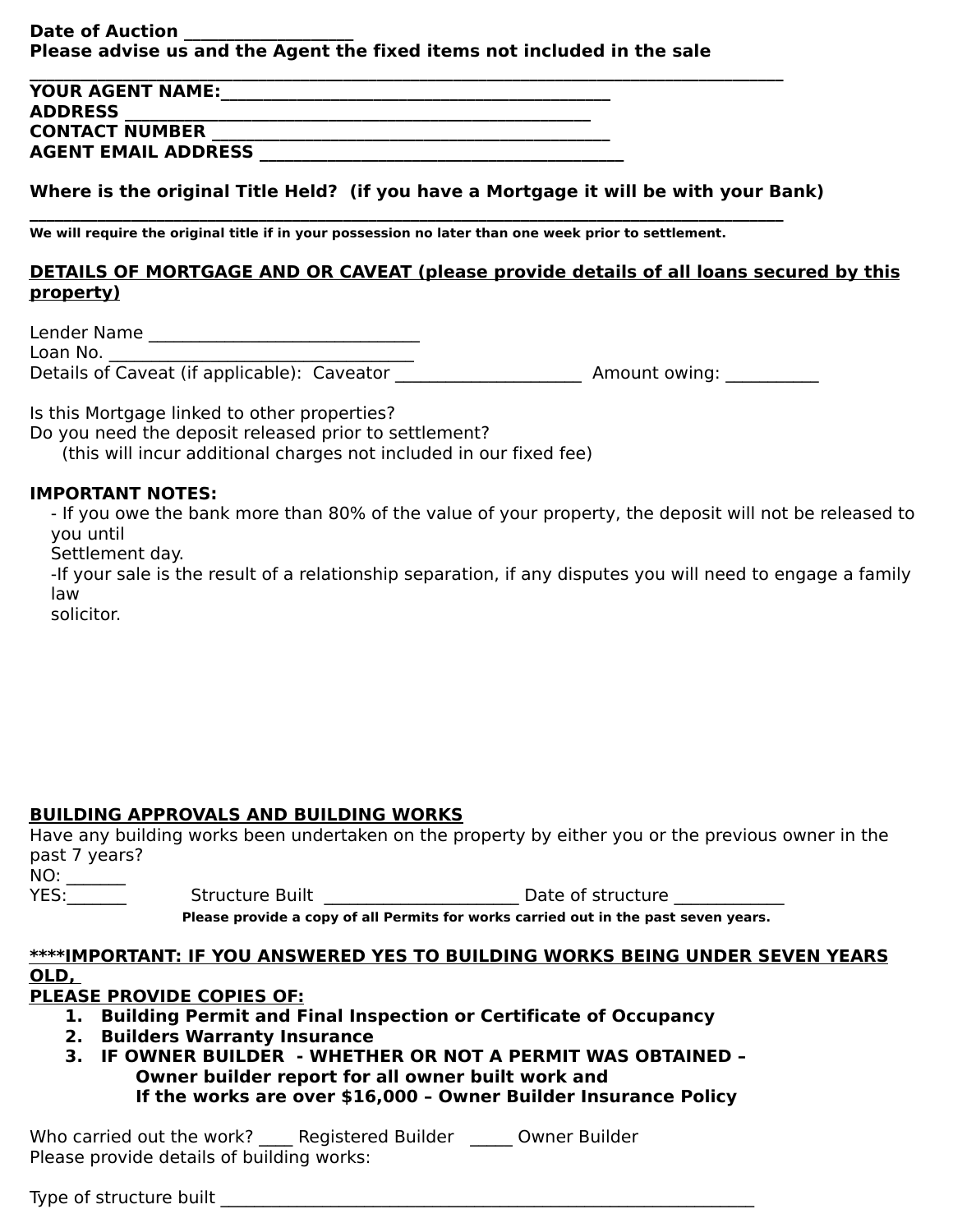| Approximate value of building works \$ |  |
|----------------------------------------|--|
|----------------------------------------|--|

Name of Registered Builder (if known) \_\_\_\_\_\_\_\_\_\_\_\_\_\_\_\_\_\_\_\_\_\_\_\_\_\_\_\_\_\_\_\_\_\_\_\_\_\_\_\_\_\_\_\_\_\_\_\_\_\_

### **OWNER BUILDER WORK**

**Please note that the Law requires that for all Owner Builder Works regardless of the cost of** those works, a Section 173b Defects Report must be provided to any prospective purchaser by being included in the Vendors Statement. A Defects Report can be obtained from a **Licenced Building Inspector.**

Did you take any of the permits out in you own name as an owner builder?

Are you aware of your obligations regarding insurance as an owner builder? Please note that if you are an Owner Builder, you are required to provide Warranty Insurance for works valued over \$16,000.00 to a Purchaser if the work is less than six and a half years old. It is against the law to sell an Owner Built property without having the relevant insurance in place at the time of the sale.

## **WHERE A PROPERTY IS TENANTED** please provide the following:

1. Details of the Managing Agent of the property

| <b>Name</b> | <b>Phone Number</b>                                                                                      |
|-------------|----------------------------------------------------------------------------------------------------------|
|             | 2. Is the property currently tenanted under a lease?                                                     |
|             | Please provide us with a copy of the current Lease                                                       |
|             | 3. Will you be selling the property tenanted or with vacant possession                                   |
|             | <b>Vacant Possession</b><br>Tenanted                                                                     |
|             | 4. What is the monthly rental payable by the tenant \$                                                   |
|             | 5. Are you aware of any items at the property which are in need of repair or replacement by the tenants? |
|             |                                                                                                          |

If so, please ensure that the Selling Agent makes reference to same in the Contract.

6. Has a Notice to Quit been served upon the Tenant? If no, please ensure that the Tenants have been served Notice with ample time (allow 75 days to provide 60 days notice under the lease, a day for service and 14 days for purchaser loan approval) to Settle on a sale if you intend to sell the property with vacant possession.

### **BODY CORPORATE DETIALS**

If you are selling a Unit that has Common property Is the Owners Corporation managed? If so provide the following:

| <b>Name</b> |  |
|-------------|--|
|             |  |

Address \_\_\_\_\_\_\_\_\_\_\_\_\_\_\_\_\_\_\_\_\_\_\_\_\_\_\_\_\_\_\_\_\_\_\_\_\_\_\_\_\_\_\_Phone Number \_\_\_\_\_\_\_\_\_\_\_\_\_\_\_\_\_\_\_\_\_\_\_\_\_\_\_\_\_

If the property is managed by an Owners Corporation Manager we are required to obtain an Owners Corporation Certificate, the fee for us to obtain the certificate is an additional \$200.00.

Please provide a copy of the Body Corporate Public Liability Insurance in the name of the Body Corporate. All properties with Common Property must have a current Public Liability Insurance in place for not less than \$10 million. If a property is sold without the required insurance in place prior to a sale, a purchaser can void the Contract any time up until Settlement.

Do you hold a copy of the Minutes of the last Annual General Meeting? \_\_\_\_\_\_\_\_ Have there been any notices served regarding Special Levies?

\*\*\*\* Please advise if you will be away and the dates during this sale. Very important that you make us aware to avoid any delays in settlement.